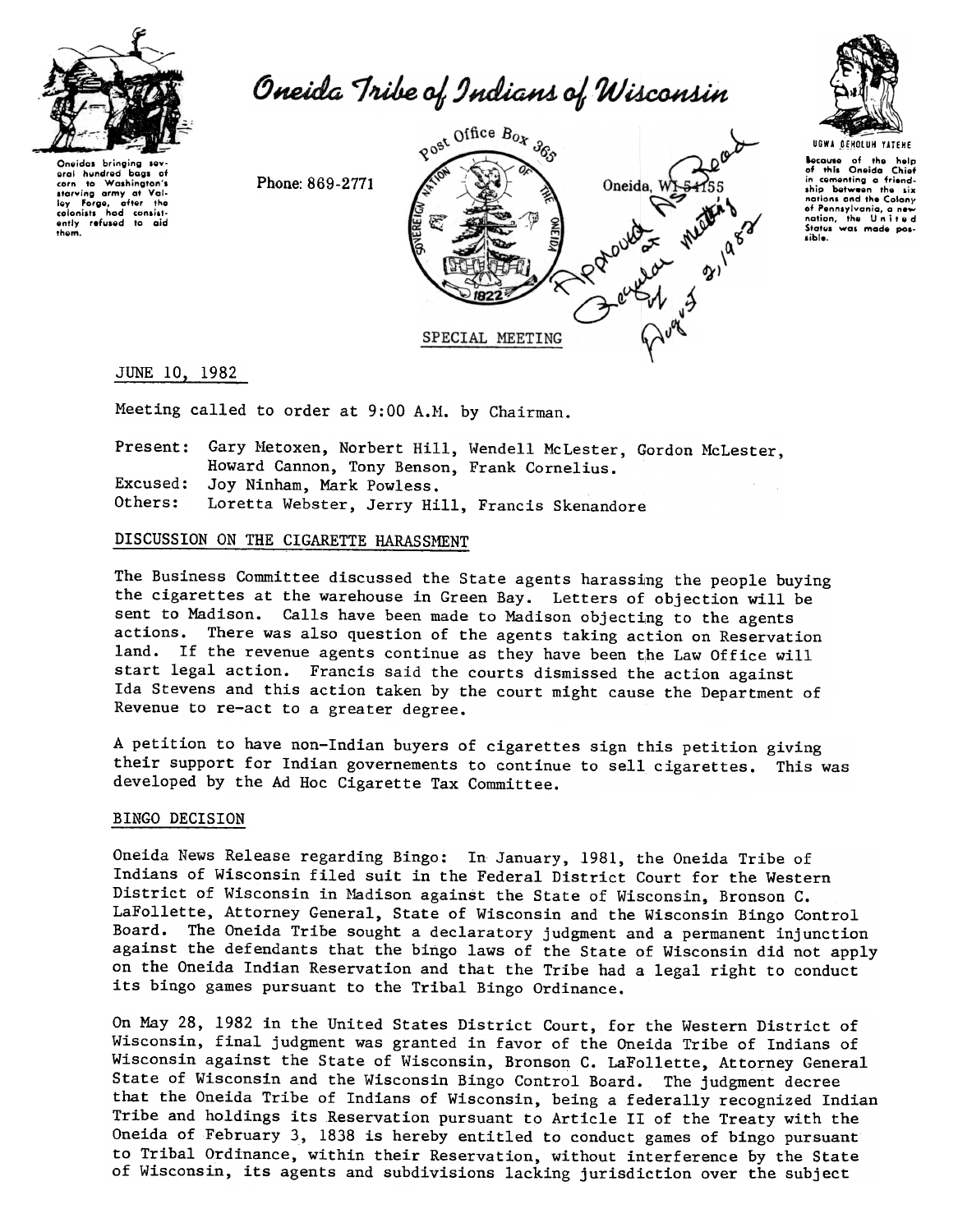Oneida Tribe of Indians of Wisconsin Special Meeting - June 10, 1982 Page 2

matter of such games conducted by the Oneida Tribe. The judgment further ordered and decreed, that the defendants: the State of Wisconsin, Bronson C. LaFollette, Attorney General, and the Wisconsin Bingo Control Board, their successors, agents, employees, attorneys and all persons in active concert and participation with them, are permanently enjoined from interfering in any way with the Oneida Tribes' operation of bingo games pursuant to Tribal Ordinance within the Oneida Indian Reservation, and from taking any action, the effect of which is to prevent or harass the Oneida Tribe in its bingo operations, or to deter attendance at such bingo operations.

CIGARETTES: On January 27, 1982, Ida Stevens, an Oneida Tribal employee was arrested in the City of Green Bay by the Wisconsin Department of Revenue agents. Ms. Stevens was charged with having in her possession untaxed cigarettes in violation of §139.32 (a) 8., Wisconsin Statutes.

The Court dismissed the charges against the defendant on grounds that there was no evidence of intent to sell or otherwise dispose of the cigarettes while off the Oneida Reservation.

Francis said any reference of Tribal lands should be changed to Reservation Lands.

### DNR MEETING

Jerry has set up a meeting with Bob Deer at 9:00 on June 11, 1982 at their office.

## INDIAN LAND CLAIMS ACT

Jerry is putting a draft letter for the testimony together

### HARRIET REITER

Francis said they will be going into court in Green Bay on Harriet's behalf on June 11.

## RECOMMENDATION ON THE EDUCATION BOARD TO THE GENERAL TRIBAL COUNCIL

There was discussion of the Education Board and what kind of recommendations should be made to the General Tribal Council. Loretta will get the background information on this. When was this Board started, what is its purpose and what has the Board done up to this time. It would be difficutl to make a recommendation to the General Tribal Council without any information. A meeting should be set up with the Business Committee and the Education Board.

## ARCHIVES DISCUSSION

Not all parties were notified of the meeting and Gary suggested the Archives discussion be set for another day.

Wendell made a motion that any action that comes before the Business Committee be treated as official action and that official confirmation go out rather than verbal so it is on the official record.

Frank seconded. Motion carried.

The secretary asked who the Business Committee wants at the meeting. The Chairman suggested that we meet on June 18, 1982 at 3:00 P.M. and that Bob Smith, Thelma McLester and Barbara Denny be asked to come.